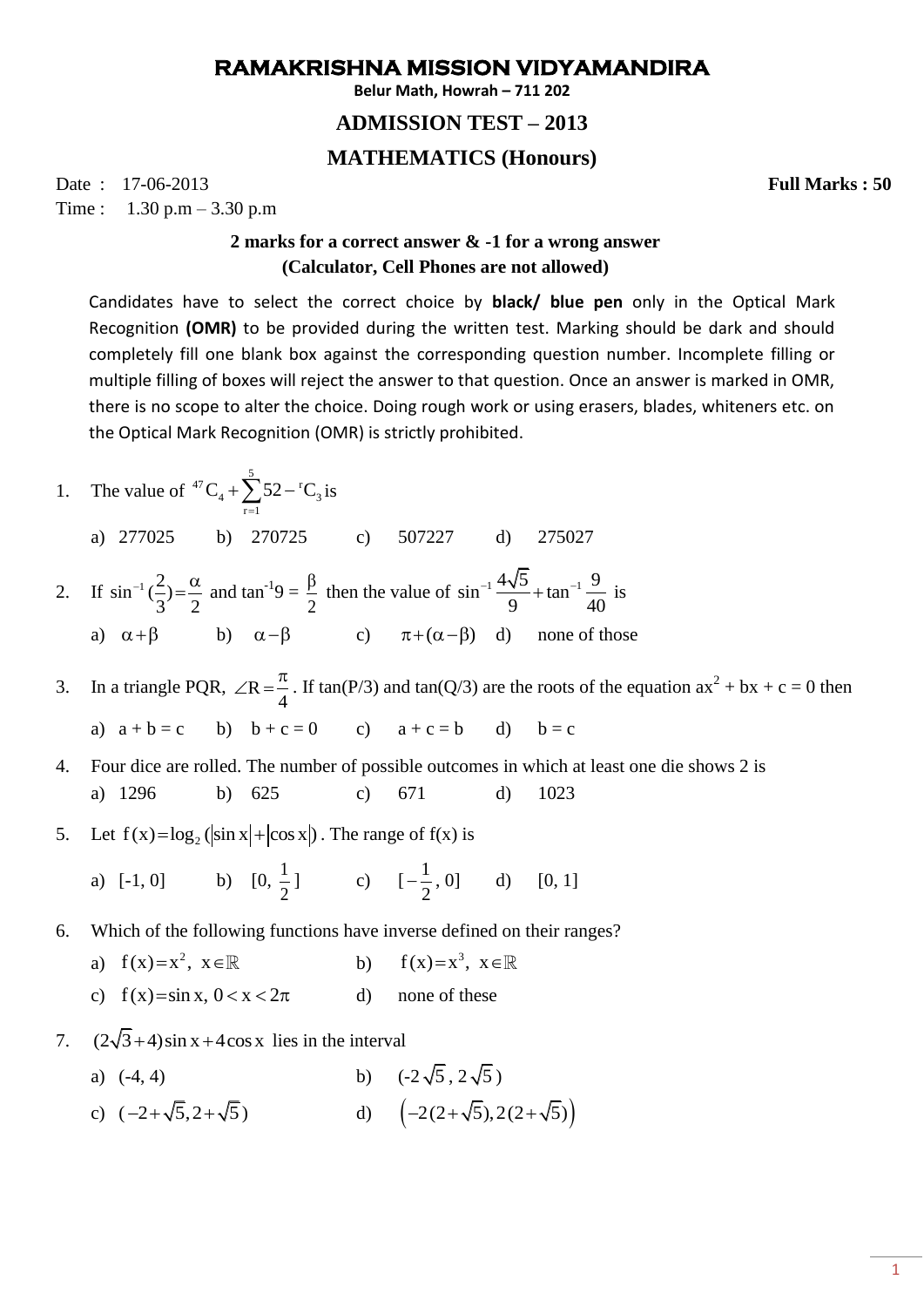8. The number of ways can you divide a pack of 52 cards into 4 sets, three of them having 17 cards each and the fourth just one card is

a) 
$$
\frac{52!}{(17!)^2}
$$
 b)  $\frac{52!}{17!3!}$  c)  $\frac{52!3!}{(17!)^3}$  d)  $\frac{52!}{(17!)^33!}$ 

- 9. If ABCDEF be a regular hexagon then  $AD + EB + FC$  is equal to
	- a) 0 b) 2AB c) 3AB d) 4AB

10. If  $A_n = \{x : 2 + \frac{1}{n} \le x \le 10 - \frac{1}{n}, n \in \mathbb{N}\},$  $\frac{1}{n} \leq x \leq 10 - \frac{1}{n}$  $t = \{x : 2 + \frac{1}{n} \le x \le 10 - \frac{1}{n}, n \in \mathbb{N}\}\text{, then the set } A_1 \text{ UA}_2 \text{ UA}_3 \text{ U} \text{........} \text{UA}_n\text{U} \text{........ is}$ 

a)  $\{x : 2 < x < 10\}$ b)  $\{x : 2 \le x < 10\}$ c)  $\{x: 2 < x \le 10\}$ d)  $\{x : 2 \le x \le 10\}$ 

11. A line cuts the x-axis at A(7, 0) and the y-axis at B(0, -5). A variable line PQ is drawn perpendicular to AB cutting the x-axis at P and the y-axis at Q. If AQ and BP intersect at R, the locus of R is

- a)  $x^2 + y^2 + 7x 5y = 0$  b) x  $x^2 + y^2 - 7x + 5y = 0$ c)  $5x - 7y = 35$  d) none of these
- 12. If K>0,  $|Z| = |W| = K$  and  $\alpha = \frac{Z}{K^2}$  $Z-W$  $K^2$  + ZW  $\alpha = \frac{Z-}{Z}$  $^{+}$ then  $\text{Re}(\alpha)$  equals a)  $\theta$ K 2 d) none of these

13. If 
$$
f(x) = \frac{\sin[x]}{[x]}, [x] \neq 0
$$
  
= 0,  $[x]=0$ ,

where [x] is the greatest integer function, then  $\lim_{x\to 0} f(x)$  is equal to

a) 1 b) 0 c)  $-1$  d) none of these

14. Let  $f(x) = \frac{\log_e(1 + ax) - \log_e(1 - bx)}{x}$ ,  $x \neq 0$  $+\text{ax})-\log_e(1-\text{bx})$ ,  $x \neq 0$ . The value to be assigned to f(x) at  $x = 0$  so that f(x) is continuous at  $x = 0$ , is a)  $a - b$  b)  $a + b$  c)  $log_e(ab)$  d) none of these

- 15. If  $f(x) = \log (x + \sqrt{1 + x^2})$  then  $f(x)$  is a) periodic b) even function
	- c) odd function d) none of these

16. Let 
$$
f(x) = \begin{vmatrix} x^3 \sin x \cos x \\ 6 & -1 & 0 \\ p & p^2 & p^3 \end{vmatrix}
$$
, where p is a constant.  
\nThen  $\frac{d^3}{dx^3} \{f(x)\}$  at  $x = 0$  is  
\na) p\nb)  $p + p^2$  c)  $p + p^3$  d) independent of p